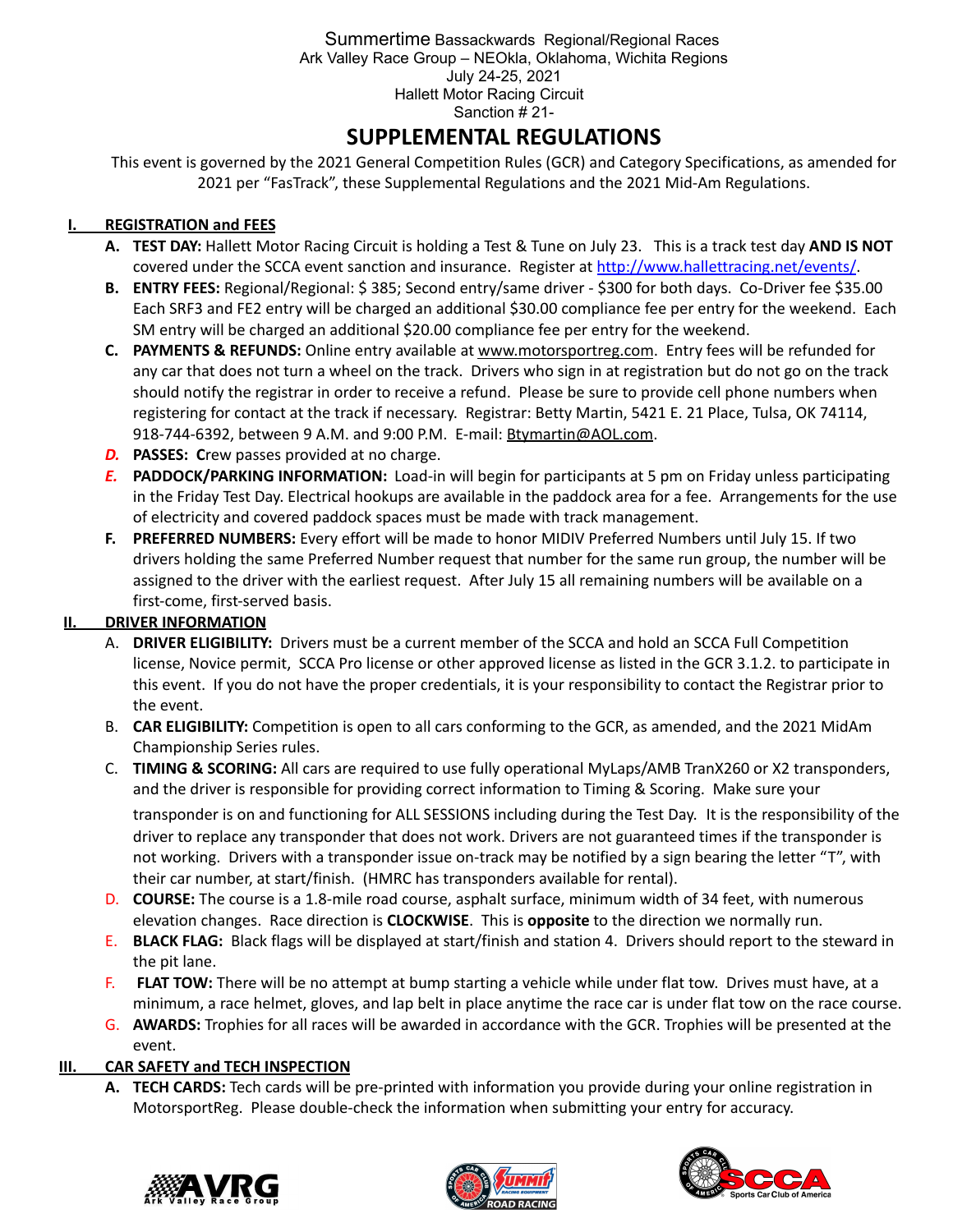- **B. SPEC MIATA COMPLIANCE:** At post-race inspection, Spec Miata participants may be instructed by the designated Class Compliance Chief (CCC) to remove parts, including but not limited to the cylinder head, for disassembly and/or inspection. Competitors are responsible for performing required disassembly and/or reassembly of their car, as well as any resulting expenses incurred. The CCC will report any findings of non-compliance to the Chief Steward or Race Director, who will then determine the need for a Chief Steward's Action (CSA) or Request for Action (RFA).
- **C. SCALES:** Scales will be open Saturday, 10 am 1 pm, and Sunday, 8 am 10:30 am.
- **IV. GRID:** Starting positions for the Saturday race will be determined by the fastest time recorded for each car from the preceding qualifying session. Starting positions for the Sunday race will be determined by the fastest time recorded for each car during any of the preceding qualifying session(s) or the fastest lap during the Saturday race. Cars arriving at the grid after their group has been dispatched on track may, at the discretion of the Operating Steward, be held at pit out and released at the end of the pack after the field has completed the pace lap.

# **V. IMPOUND**

- **A. IMPOUND**: The top three competitors in each class shall report to impound immediately following the completion of their race.
- B. **CONTACT:** GCR Section 6.11.1.E now requires drivers involved in significant body contact to stop for review of the incident by stewards. Drivers shall satisfy this requirement by reporting to the Race Director or Chief Steward during Impound of their race group.
- **C.** The Chief Steward may require fuel testing at Impound.

# **VI. GENERAL**

- A. **RACE LENGTH:** 1.8-mile; **Clockwise.** *R*aces will be 15 laps (30 minutes max.)
- **B. START TIMES:** Schedule times are cars on course.
- **C. EVENT SCHEDULE / RUN GROUPS**: It is the driver's responsibility to listen to the PA system and pay attention to activity on track.
- **D. CANCELATION:** If part of an event is cancelled for reasons of safety or forces beyond our control as provided by GCR Appendix B 1.2.A., points will be awarded based on race grids.
- E. **CLOTHING:** Safe apparel must be worn in the pits at all times (including closed toe shoes). Crew members on pit lane must display their event credentials at all times while on pit lane.
- F. **PIT LANE:** Drivers are to maintain a safe speed on Pit Lane with **absolutely** no racing.
- G. **TRACK:** The track is closed to all vehicular traffic except officials both before and after the event. No more than 45 race cars will be allowed on the track at one time unless permitted by the Executive Steward.
- H. **RADIO FREQUENCIES:** Race control frequencies are 152.3450 and 157.6050. Do not use these for team communications.
- I. **RESTRICTED AREAS:** Admission to restricted areas (false grid, racing pits, tech area, etc.) will be by properly credentialed SCCA Photo ID only. During trophy presentations the Victory Circle area will be designated as a cold area.
- J. **FUEL PROVIDER:** Hallett Motor Racing Circuit

# **VII. TRACK RULES**

- **A.** Racing fuel, air, and water will be available in the paddock
- **B.** Speed limit for ALL VEHICLES in the paddock is 10 MPH.
- **C.** Bicycles and two, three, and four-wheeled motorized vehicles must be operated by a licensed driver.
- **D.** Camping by participants is allowed in non-restricted areas of the track.





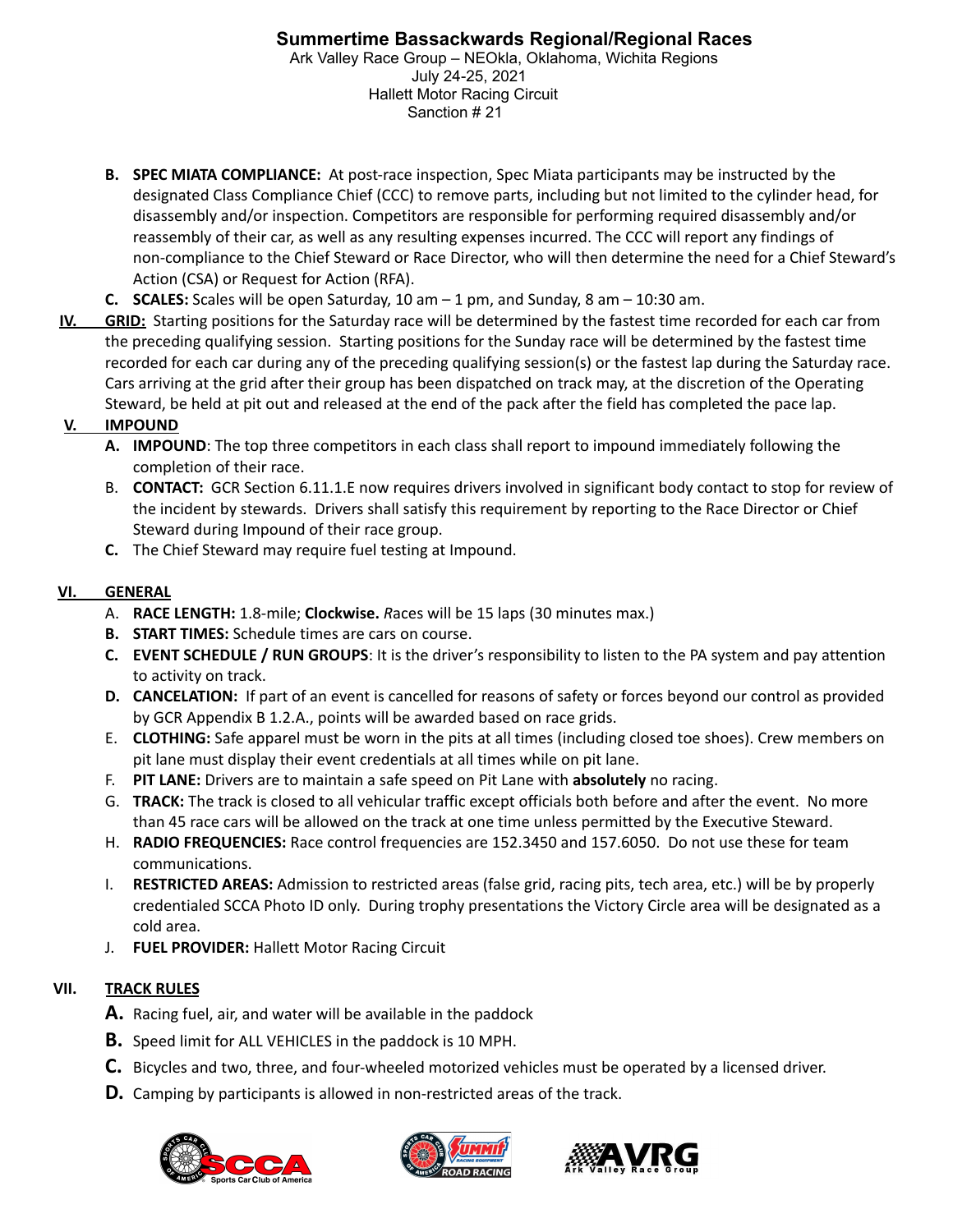# **Summertime Bassackwards Regional/Regional Races**

Ark Valley Race Group – NEOkla, Oklahoma, Wichita Regions July 24-25, 2021 Hallett Motor Racing Circuit Sanction # 21

- **E.** No motor homes, transports, or race cars on trailers are allowed on the track or on the pit-grid area paving.
- **F.** No loud music or noise between 10 P.M. and 6:30 A.M.
- **G.** All pets must be on a leash and attended to at all times.
- **H.** No products, concessions, or services shall be sold, advertised, or promoted on Hallett property without the proper liability insurance certificates on file and the express written consent of Hallett Motor Racing Circuit.
- **I.** Smoking is not permitted on the first or second floor of the tower building.
- **J.** Used oil must be disposed of in the provided receptacles and used tires must not be left at the track.
- **K.** Licensor will assess a charge of \$100.00 for each stake or hole put in the asphalt by any competitor or member of the licensee's organization.

| Race Chair           | Neil Cox       | TBD<br>Starter |                            |  |
|----------------------|----------------|----------------|----------------------------|--|
| <b>Chief Steward</b> | Jim Richardson | Grid           | Vicki Jarecke              |  |
| Chair SOM            | TBD            | Registration   | <b>Betty Martin</b>        |  |
| Safety Steward       | Lisa Noble     | T&S            | Charlene & Bruce Bettinger |  |
|                      |                | F&C            | Arjen Bleeker              |  |
|                      |                | Course Marshal | TBD                        |  |
|                      |                | Tech           | James Stowers              |  |

### **RACE OFFICIALS**





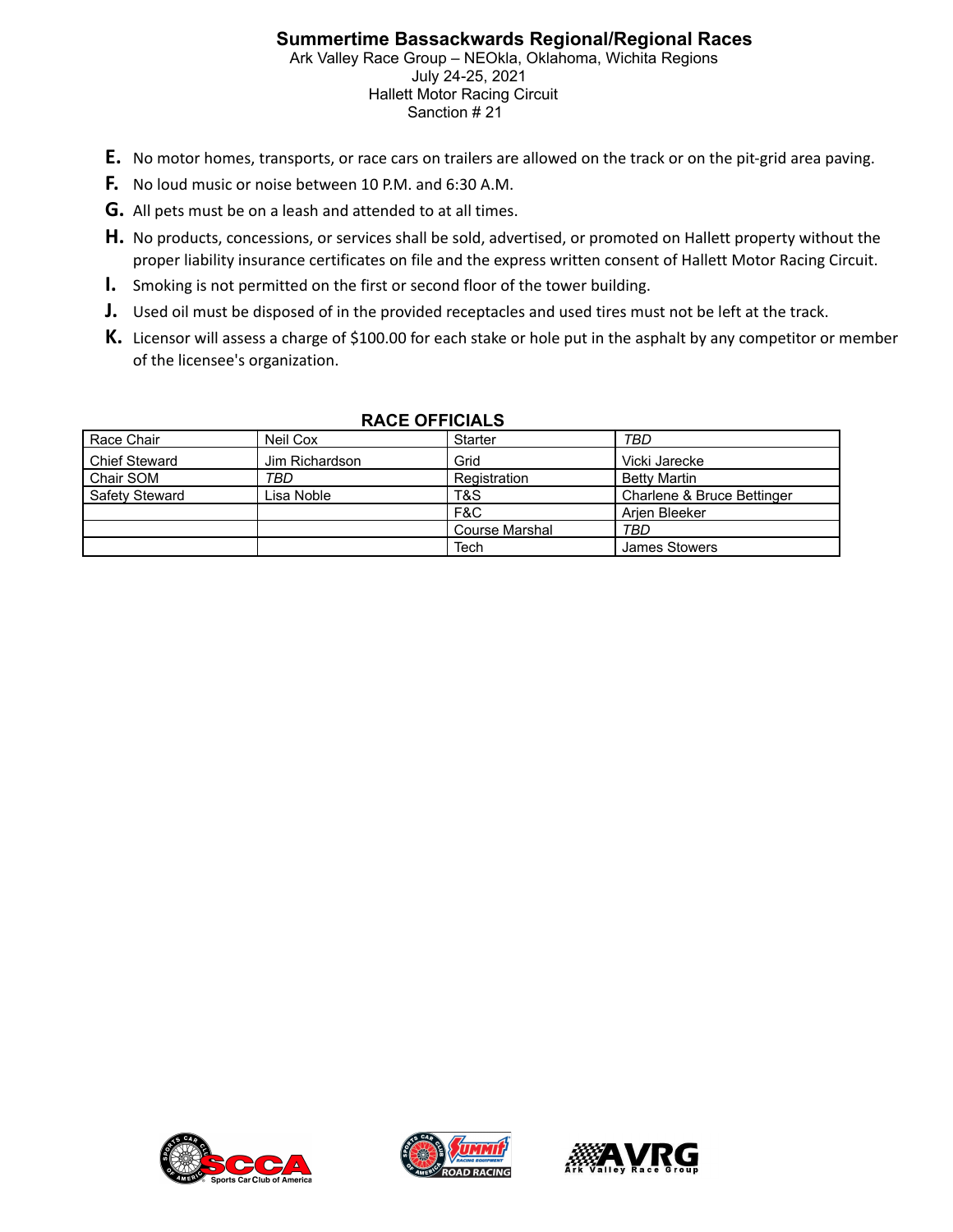Ark Valley Race Group – NEOkla, Oklahoma, Wichita Regions July 24-25, 2021 Hallett Motor Racing Circuit Sanction # 21

Schedule July 24-25, 2021

### **Friday, July 23**

- 8-5 Track Test Day Subject to cancellation if not enough entries. Not sanctioned by SCCA.
- 5 P.M. Track opens for those not participating in the test day
- 5:30 8:00 Registration and Tech on the first floor of the tower

**GROUP 1 – FST, FV, F500 FF, FA, FC, FE, FE2, FX, ASR, P1, P2, SRF, SRF3**

**GROUP 2 – TIME TRIALS - PA, PB, PC, WA, WB, WC**

**GROUP 3 – EP, FP, HP, GTL, ITA, ITB, ITC, ITR, ITS, SM, SM5, T4, BSPEC**

**GROUP 4 – AS, GTX, GTA, GT1, GT2, GT3, SP, STL, STU, T1, T2, T3, PX ITE**

**GROUP 5 – TIME TRIALS – PD, PE WD, P1, P2**

### **Saturday, July 24**

- 7:30 12 Registration First Floor of the Tower
- 7:30 12 Tech Inspection at the Tech Shed
- 8:30 AM Group 1 15 Minute Practice Group 4 20 Minute Qualifying
	-
	-
	-
	-
	-
	-

Group 3 – 20 Minute Qualifying

LUNCH BREAK - APPROXIMATELY ONE HOUR

Group 2 – TT 15 Minute Practice Group 5 – TT 20 Minute Timed Session Group 3 – 15 Minute Practice Group 1 – 15 Lap Regional Race (30 min. max) Group 4 – 15 Minute Practice Group 2 – TT 20 Minute Timed Session Group 5 – TT 15 Minute Practice Group 3 – 15 Lap Regional Race (30 min. max) Group 1 – 20 Minute Qualifying Group 4 – 15 Lap Regional Race (30 min. max) Group 2 – TT 20 Minute Timed Session Group 5 – TT 20 Minute Timed Session

**Saturday night participant dinner at the tower begins approximately 30 minutes after the end of the last session for WORKERS, DRIVERS, AND CREW MEMBERS.**

### **Sunday, July 25**

| $8 - 12$ | Registration at the Tower            |
|----------|--------------------------------------|
| $8 - 12$ | Tech Inspection at the Tech Shed     |
| 8:30 AM  | Group $1 - 20$ Minute Qualifying     |
|          | Group 2 - TT 20 Minute Timed Session |
|          | Group 3 - 20 Minute Qualifying       |
|          | Group 4-20 Minute Qualifying         |
|          | Group 5 - TT 20 Minute Session       |
|          |                                      |

 $Group 1 – 15 Lap Regional Race (30 Min. Max)$ Group 2 – TT 20 Minute Timed Session Group 2 – TT 20 Minute Timed Session LUNCH BREAK – APPROXIMATELY ONE HOUR Group  $3 - 15$  Lap Regional Race (30 Min. Max) Group  $4 - 15$  Lap Regional Race (30 Min. Max) Group 5 – TT 20 Minute Timed Session





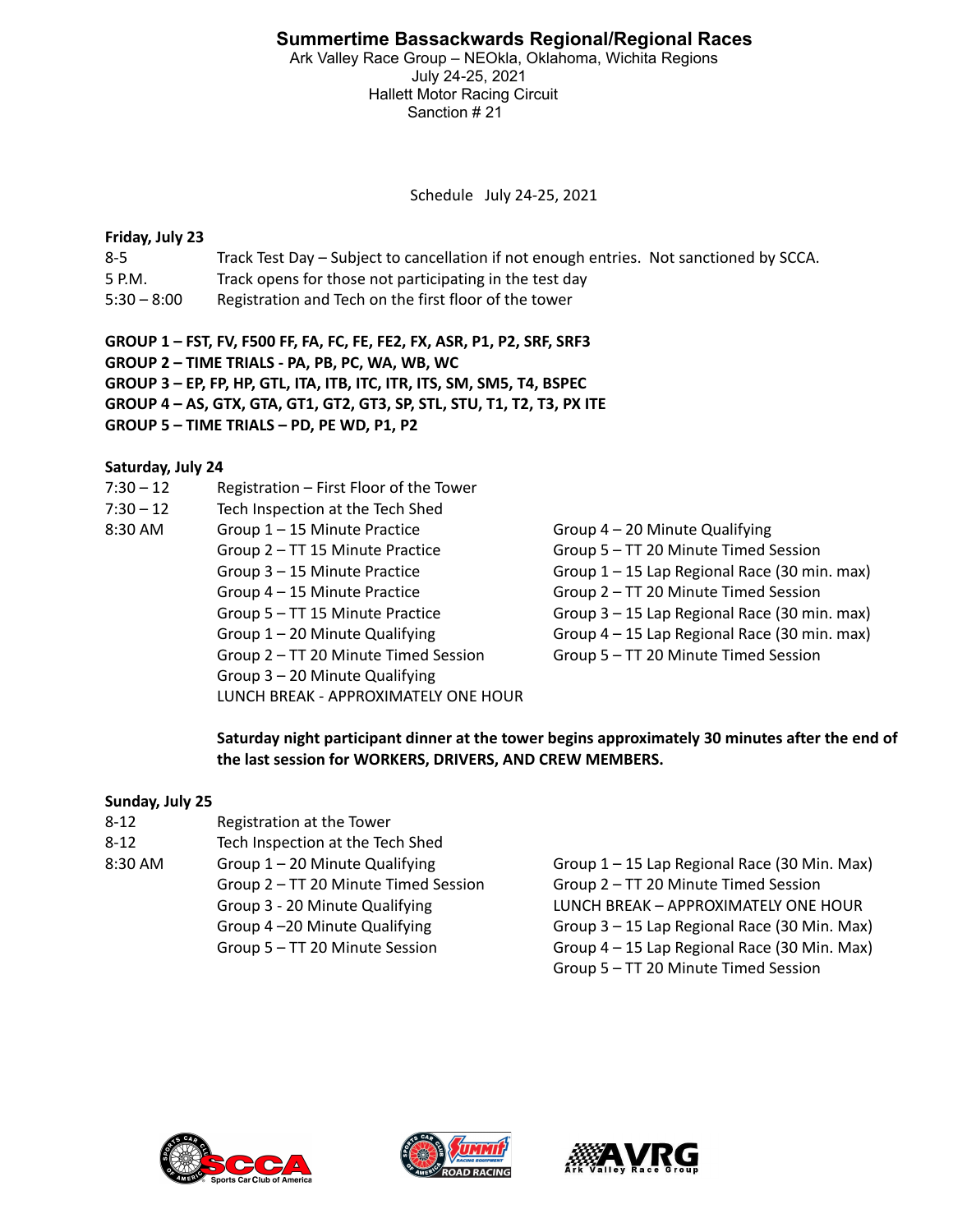#### **Summertime Bassackwards Regional/Regional Races** Ark Valley Race Group – NEOkla, Oklahoma, Wichita Regions July 24-25, 2021 Hallett Motor Racing Circuit Sanction #21

### **PLEASE TYPE OR PRINT LEGIBLY** *(Online Event Registration is available at MotorsportReg.com)*

|  | <b>CAR INFORMATION</b>     |                                                       |                                                                     |  | Number Desired (1) ______ (2) ______ (3) ______ MIDIV Pref. No. _____ Majors Series No. ______ Class ________ |  |                                                                                                                                                                                                                                                 |
|--|----------------------------|-------------------------------------------------------|---------------------------------------------------------------------|--|---------------------------------------------------------------------------------------------------------------|--|-------------------------------------------------------------------------------------------------------------------------------------------------------------------------------------------------------------------------------------------------|
|  |                            |                                                       |                                                                     |  |                                                                                                               |  |                                                                                                                                                                                                                                                 |
|  |                            | 3.                                                    | in which it is entered. I am a member in good standing of the SCCA. |  | 6.                                                                                                            |  | READ AND SIGN: I agree to compete under the SCCA General Competition Rules and Supplemental Regulations pertaining<br>to this event. I FURTHER AFFIRM that the car I have entered complies with all the requirements for the class and category |
|  |                            |                                                       |                                                                     |  |                                                                                                               |  | DATE                                                                                                                                                                                                                                            |
|  | <b>ENTRANT'S SIGNATURE</b> | Organizer Use Only<br>$N_0/C$ <sub>s</sub> $R_2c\rho$ |                                                                     |  |                                                                                                               |  |                                                                                                                                                                                                                                                 |
|  |                            | Annual Waiver or Waiver Page #                        |                                                                     |  |                                                                                                               |  |                                                                                                                                                                                                                                                 |
|  | Cash                       | Check/CC                                              |                                                                     |  |                                                                                                               |  |                                                                                                                                                                                                                                                 |
|  | Postmark                   | Rec'd                                                 |                                                                     |  |                                                                                                               |  |                                                                                                                                                                                                                                                 |
|  | Posted                     | Control No.                                           |                                                                     |  |                                                                                                               |  |                                                                                                                                                                                                                                                 |

Entrant's Address/street/city/state/zip\_